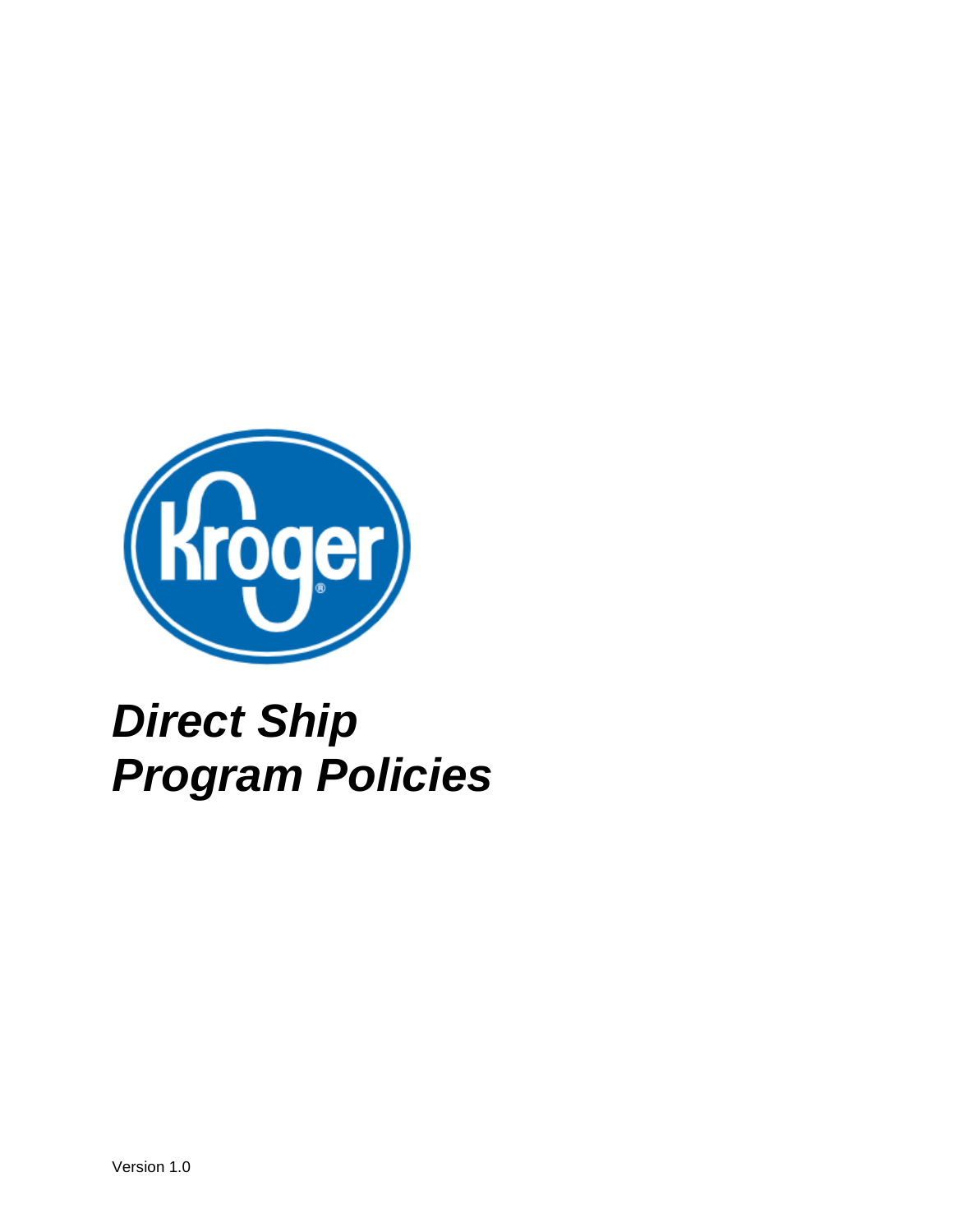## **Table of Contents**

| 1. |  |
|----|--|
| 2. |  |
|    |  |
|    |  |
|    |  |
| 3. |  |
|    |  |
|    |  |
| 4. |  |
|    |  |
|    |  |
|    |  |
|    |  |
|    |  |
| 5. |  |
|    |  |
|    |  |
|    |  |
|    |  |
|    |  |
|    |  |
|    |  |
|    |  |
| 6. |  |
|    |  |
|    |  |
|    |  |
|    |  |
|    |  |
|    |  |
| 7. |  |
|    |  |
|    |  |
|    |  |
|    |  |
|    |  |
| 8. |  |
|    |  |
|    |  |
|    |  |
|    |  |
|    |  |
| 9. |  |
|    |  |
|    |  |
|    |  |
|    |  |
|    |  |
|    |  |
|    |  |
|    |  |
|    |  |
|    |  |
|    |  |
|    |  |
|    |  |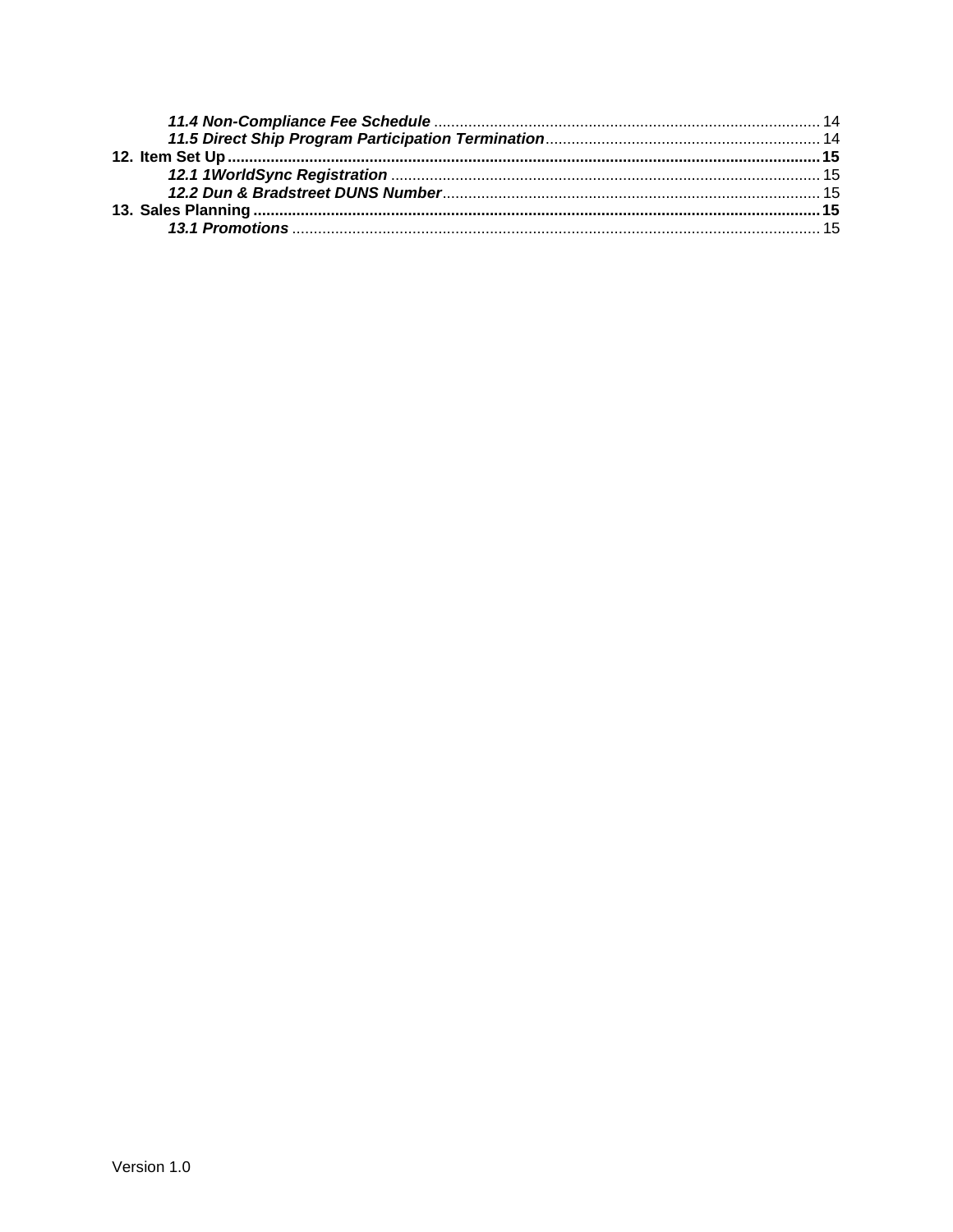# <span id="page-3-0"></span>**1. Kroger Direct Ship Program Definition**

Kroger's dropship program ("Direct Ship") provides Vendors the opportunity to expand the product assortments available to Customers by leveraging the vendor's fulfillment capacity to ship directly to the Customer. Through Direct Ship, the Vendor retains the inventory and fulfills orders on behalf of Kroger, creating a streamlined inventory arrangement while maintaining a seamless experience for the Customer.

The Direct Ship program policies apply to e-commerce Customer orders placed on ship.banner.com, where merchandise is fulfilled and shipped directly from the Vendor to the Customer's designated "Ship-To" address.

The Direct Ship program policies outlined in this document are subject to change. Vendors must comply with policies within sixty (60) days of the changes being published. Vendors who are unable to comply within sixty (60) days will have their product removed from Kroger's e-commerce platform ("Ship") until compliance is achieved, or a written exemption signed by a Kroger executive is received.

# <span id="page-3-1"></span>**2. Product Content**

Kroger manages all product content displayed on its websites. Product content includes, but not limited to, product descriptions, specifications, feature/benefit information, images, video animation or interactive media, graphics, audio, website addresses and other content furnished to and/or used by Kroger.

## <span id="page-3-2"></span>*2.1 Product Specifications*

2.1.1 All products offered for sale through Direct Ship must have complete and accurate product information provided by the Vendor.

2.1.2 It is the Vendor's responsibility to notify Kroger's Digital Assortment Team when changes are made to product information. Changes should be submitted with as much notice as possible.

## <span id="page-3-3"></span>*2.2 Content Submission*

2.2.1 In addition to the detailed product specifications, Vendors are encouraged to submit product copy (an extended romance description) with each product offered for sale in the program. Copy may be embellished or modified by Kroger to create a consistent shopping experience for Customers.

2.2.2 Up to 6 images per item may be submitted. Lifestyle images will be accepted in addition to primary product image shots. You can include as much romance copy as needed.

## <span id="page-3-4"></span>*2.3 Cost of Goods*

2.3.1 The Cost of Goods for Direct Ship products will be negotiated between Kroger's Digital Assortment Team and the Vendor. The cost submitted must be inclusive of all discounts. Additional line items on the invoice will not be accepted. Do not include shipping fees in the cost (Kroger will be providing a thirdparty shipping account number). Best bracket pricing is required.

2.3.2 Any changes to product cost after the original assortment setup must be resubmitted to Kroger's Digital Assortment Team in writing with a minimum of 30 days' notice to the effective cost change date. Cost changes are subject to approval by the Digital Assortment Team and the Brick and Mortar Category Manager.

## <span id="page-3-5"></span>**3. Product Quality**

Maintaining Kroger's quality standards is of the highest importance to ensure customer satisfaction.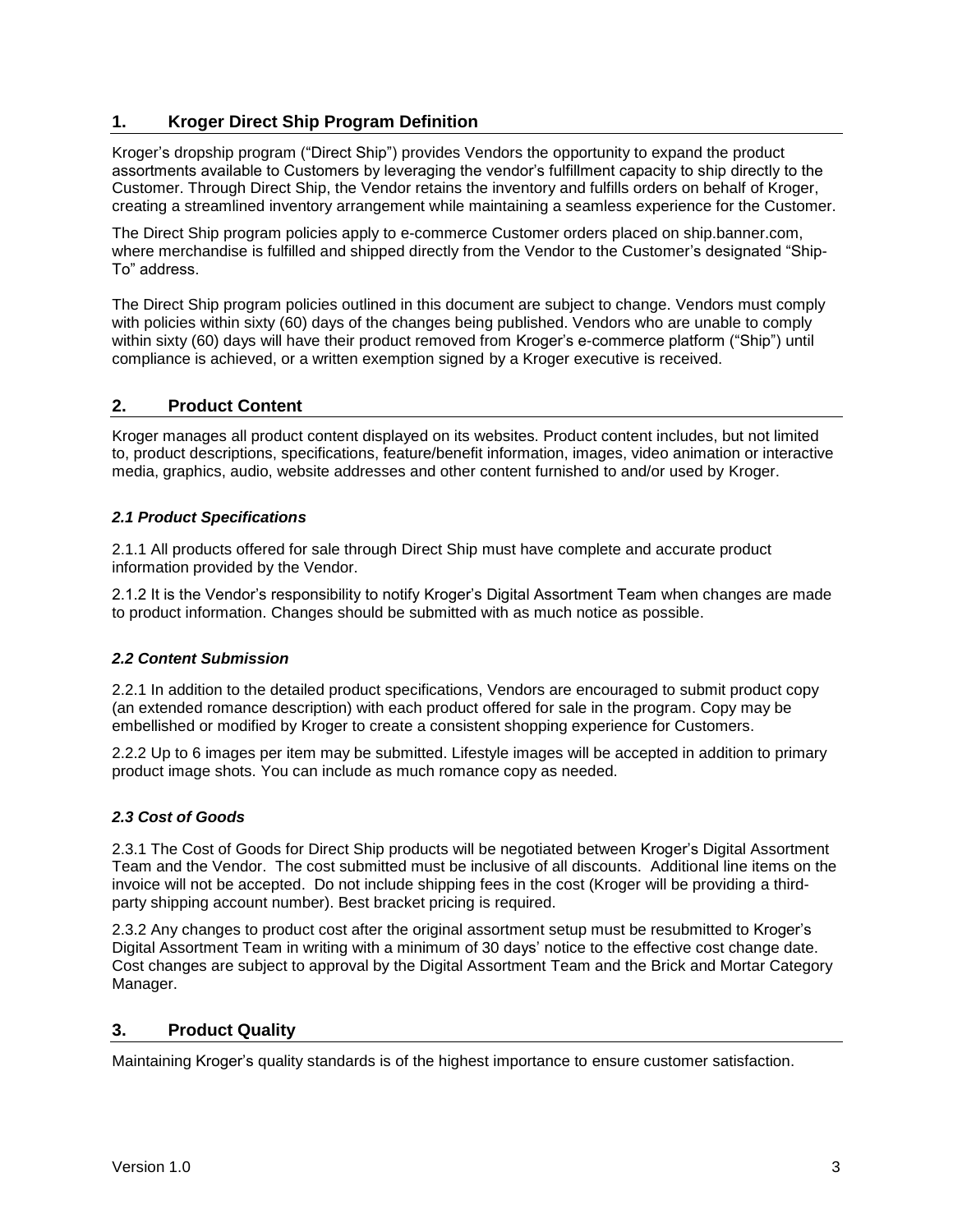## <span id="page-4-0"></span>*3.1 Product Recalls*

3.1.1 Vendor agrees to notify Kroger of any product recalls, voluntary or involuntary, which impact Customer purchase orders on ship.banner.com. Vendors should use protocol for advising the Digital Assortment Team as well as notifying Kroger's Direct Ship team through MerchandisingShiptoHome@Kroger.com.

3.1.2 Products subjected to a recall must be immediately taken down off ship.banner.com websites through the submission of a zero-inventory feed and discontinued for the affected products through the Kroger integration.

3.1.3 If a customer has purchased recalled product, Vendor is to credit Kroger for recalled items and any related fees as a result of the recall.

#### <span id="page-4-1"></span>**4. Inventory Availability**

Vendors are required to provide on-hand quantity inventory levels for each Stock Keeping Unit (SKU) at least once a day. The Vendor is responsible for properly setting up and maintaining the inventory information provided for Direct Ship.

#### <span id="page-4-2"></span>*4.1 Inventory Feed Setup & Management*

4.1.1 Inventory information is communicated through Kroger's third-party commerce network partner, which is currently Logicbroker®. Vendors will receive training and guidance for submitting inventory through Logicbroker® and will be responsible for ensuring all necessary personnel can use the provided software and that electronic data feeds are successful on an ongoing basis.

4.1.2 Vendors must report available inventory at the SKU level and include any required elements defined in the Logicbroker® specifications.

4.1.3 Only SKUs which have been approved for the final Direct Ship assortment should be set up or transmitted to Logicbroker®.

4.1.4 Accurate inventory is critical to avoiding Customer disappointment. In the event of a transmission failure Vendors will be responsible for correcting and resubmitting inventory the same business day the error is communicated, or alternatively Vendors may leverage the commerce network web interface to process inventory updates until data feeds have been corrected and automated electronic communication methods successfully resumed.

#### <span id="page-4-3"></span>*4.2 Inventory and Reservation*

4.2.1 Vendors are responsible for ensuring inventory is accurate daily and adjusting inventory levels throughout the day as necessary to avoid potential oversells. Inventory must be transmitted at a minimum of once per day.

4.2.2 Inventory communicated to Kroger is expected to be 100% available for ship.banner.com Customers. If inventory levels fluctuate throughout the day due to orders placed with Vendor's other ecommerce retailers, inventory feeds should be loaded more frequently to reflect this.

## <span id="page-4-4"></span>*4.3 Out-of-Stocks*

4.3.1 Vendors are required to zero out inventory immediately for out-of-stock products.

4.3.2 With the exception of special orders, any Customer order which cannot be fulfilled within the standard fulfillment time due to the lack of inventory should be communicated to the Direct Ship Customer Operations Team through Logicbroker® for direction. Backorders and substitutions are NOT permitted.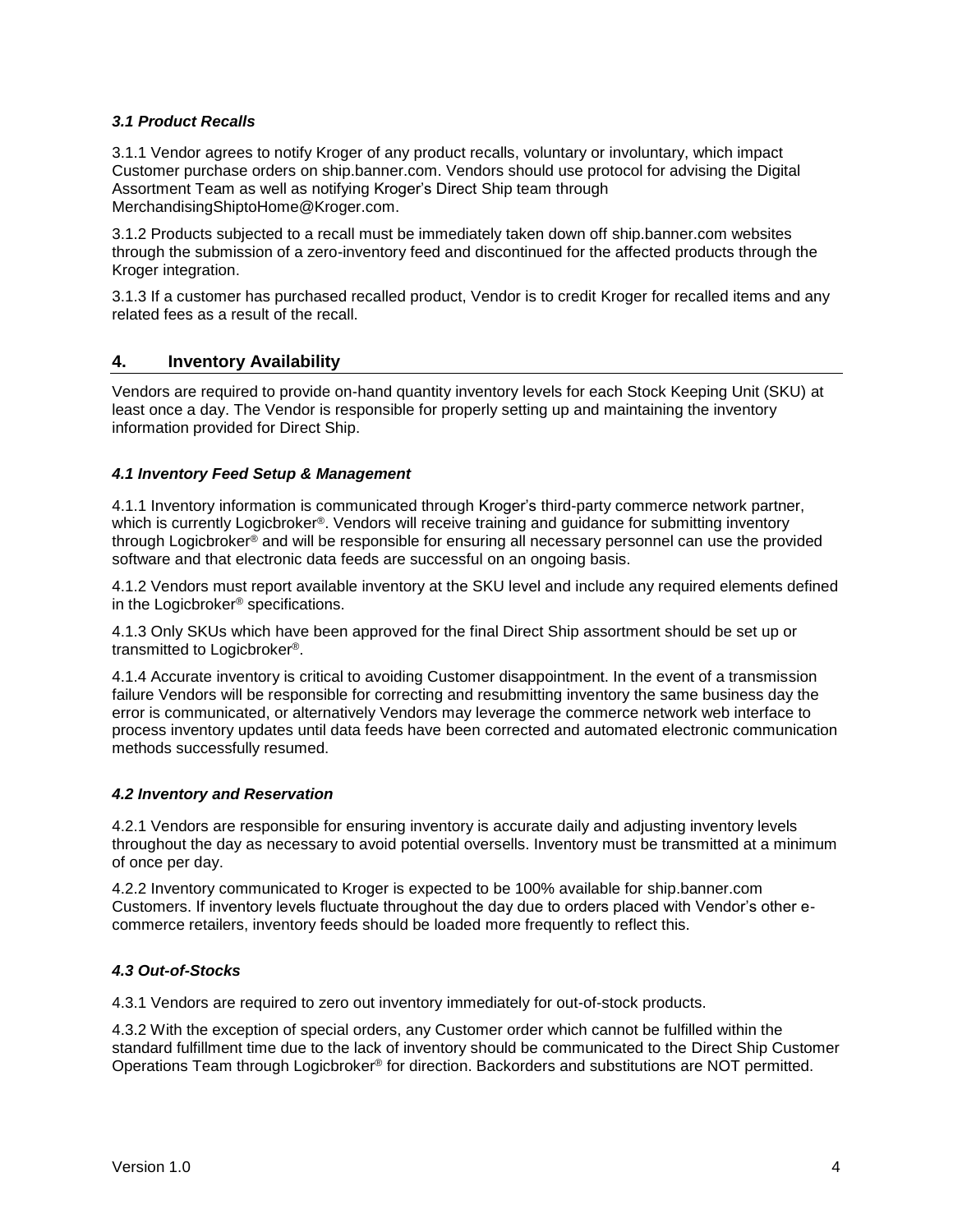#### <span id="page-5-0"></span>*4.4 Product Discontinuations*

4.4.1 A product is considered discontinued when the Vendor or the Digital Assortment Team no longer wishes to carry that item in the Direct Ship assortment. Products which are discontinued by the Vendor must be notified to Kroger so that the appropriate steps are taken for site removal. Please communicate product discontinuations to the Kroger Digital Assortment Team as well as ShipDisco@Kroger.com.

#### <span id="page-5-1"></span>*4.5 Demand Forecasts*

4.5.1 Kroger is not obligated to provide forecasts of demand/sales potential to any Vendor or for any product for Direct Ship.

# <span id="page-5-2"></span>**5. Customer Order Processing & Fulfillment**

Consistent order fulfillment is key to maintaining a positive Customer e-commerce shopping experience with Kroger. This section outlines Direct Ship order processing and fulfillment policies which will ensure a quality experience for the ship.banner.com Customer.

#### <span id="page-5-3"></span>*5.1 Third Party Commerce Network Data Interface*

5.1.1 All Direct Ship Customer Purchase Orders will be transmitted using Kroger's designated third-party commerce network, Logicbroker®.

5.1.2 Vendors must maintain an active Logicbroker® connection to receive and process orders. This requires Vendors to keep accounts current and systems active. Vendors must notify Kroger's Digital Assortment Team 60 days prior to disconnection from the third-party commerce network.

5.1.3 Vendors must successfully complete all testing and training and be certified by Logicbroker® prior to their launch.

5.1.4 In the event of electronic communication failures, Vendors must be able to use the third-party commerce network web browser interface as a backup to process orders in the same order shipment expectations outlined within these policies.

5.1.5 Vendors participating in Direct Ship are expected to use the self-monitoring tools within the web interface to ensure that the Vendor is meeting all key performance indicators for the program.

## <span id="page-5-4"></span>*5.2 PO Transmission*

5.2.1 Customer POs transmitted to Direct Ship Vendors may contain single lines, multiple lines, single units, multiple units, or multiple lines for multiple units. Each transmitted Customer PO will be designated to a single "Ship-To" address.

5.2.2 Kroger transmits Customer POs to the third-party commerce network periodically throughout the day. Vendors are encouraged to download POs the same day they are made available in the interface. Regardless of whether the Vendor downloads the order on the first available day, the on-time shipment clock begins the first business day that the Customer PO is made available to the Vendor by the thirdparty commerce network. Please refer to 5.4 for further detail.

#### <span id="page-5-5"></span>*5.3 Confidential Customer Information*

5.3.1 In the course of supporting Direct Ship, Vendor will receive Confidential Information including sensitive information about customers. Vendor may not use the Confidential Information for any purpose other than performance of its obligations under Direct Ship. Vendor shall take sufficient precautions to protect the confidentiality of all Confidential Information and shall not disclose it to any third parties. Vendor will not use any of the Confidential Information to solicit customers or engage in any practice or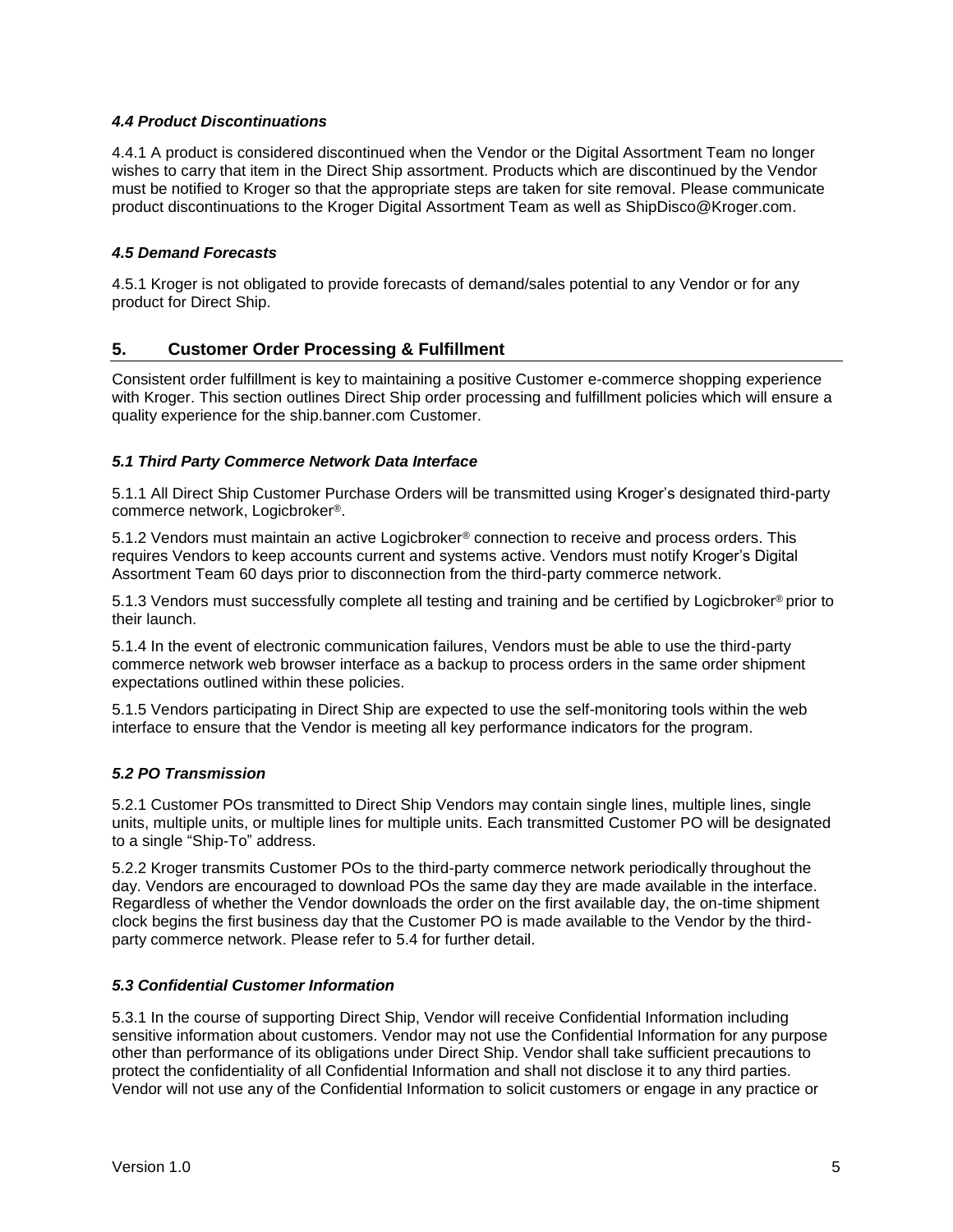campaign directed toward or resulting in customers buying any products or services from any source other than Kroger*.*

## <span id="page-6-0"></span>*5.4 On-time Shipment*

5.4.1 Products which the Vendor has made available to Kroger within the "standard" fulfillment timeframe must ship within two (2) business days, unless otherwise agreed upon between Vendor and Kroger. Thursday and Friday will not be considered business days for fresh and frozen item shipments (unless the item was ordered for FedEx Next Day or any other overnight service level shipment, in which case Thursday will be considered a business day).

5.4.2 Vendors who participate in expedited fulfillment programs agree to ship within one (1) business day for any Customer PO that is marked for FedEx Next Day or any other overnight service level shipment.

5.4.3 Day one (1) of the fulfillment timeframe begins the day the Customer PO is posted in the third-party commerce network. Customer POs posted to the third-party commerce network by noon (12:00 pm), Eastern Time, will be counted as that day's orders. Orders received after noon (12:00 pm) Eastern are considered the next business day's orders. For orders received during Vendor-reported business closures the fulfillment timeframe will not start until the next business day. These business closures should be reported to Kroger's Digital Assortment Team at the time of onboarding, or a minimum of thirty (30) days prior to the closure date.

5.4.4 On-time shipment is defined as any shipment confirmation posted to the third-party commerce network by twelve (12:00 pm) Eastern Time on the second (2nd) business day for expedited fulfillment, twelve (12:00 pm) Eastern Time on the third (3rd) business day for standard fulfillment, or twelve (12:00 pm) Eastern Time on the day following the last day of the extended fulfillment period for special orders.

| <b>SERVICE LEVEL</b>    | <b>ORDER CREATE DATE &amp; TIME</b>         | <b>SHIP BY DATE</b>    | <b>SLA</b>      |
|-------------------------|---------------------------------------------|------------------------|-----------------|
| Standard (Ground)       | Order Time: before 12:00 Noon EST 11/5/2018 | Must ship by 11/6/2018 | 2 business days |
| Standard (Ground)       | Order Time: after 12:00 Noon EST 11/5/2018  | Must ship by 11/7/2018 | 2 business days |
| 2 <sup>nd</sup> Day Air | Order Time: before 12:00 Noon EST 11/5/2018 | Must ship by 11/5/2018 | Same Day        |
| 2 <sup>nd</sup> Day Air | Order Time: after 12:00 Noon EST 11/5/2018  | Must ship by 11/6/2018 | 1 business day  |
| Next Day Air Saver      | Order Time: before 12:00 Noon EST 11/5/2018 | Must ship by 11/5/2018 | Same Day        |
| Next Day Air Saver      | Order Time: after 12:00 Noon EST 11/5/2018  | Must ship by 11/6/2018 | 1 business day  |

5.4.5 Customer POs not confirmed as shipped in the third-party commerce network by twelve (12:00 pm) Eastern Time on the day following the ship date of the fulfillment period are considered to be delinquent. Delinquent orders are subject to cancellation by Kroger after three (3) business days. A non-compliance penalty may be issued for delinquent orders.

5.4.6 Kroger excuses Vendor from nonperformance or delays in delivery caused by unforeseeable occurrences, but Vendor agrees it is not excused by unexpected difficulty or commercial impracticality of any degree. If Vendor can fulfill its delivery obligation only by premium shipping, the premium charges shall be prepaid by the Vendor or, if not prepaid, then Kroger reserves the right to issue chargebacks relating to the additional shipping costs.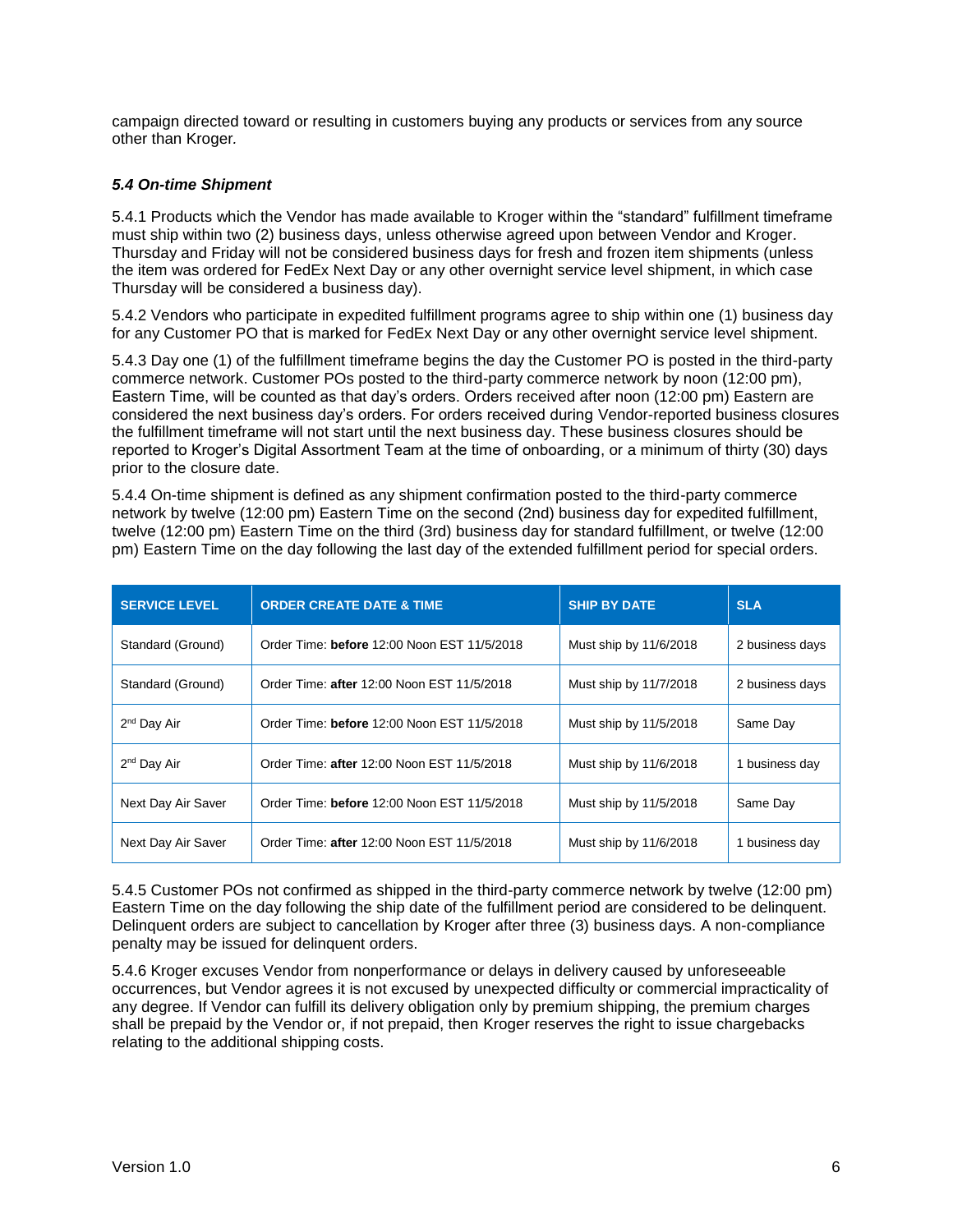#### <span id="page-7-0"></span>*5.5 Shipment Confirmations*

5.5.1 Customer POs are not considered to be shipped until a successful ship confirmation is processed in the third-party commerce network with valid and accurate tracking information.

5.5.2 Shipment confirmations must be posted in the order third-party commerce network no later than twelve (12:00 pm) Eastern Time on the day after the carrier has taken possession of the shipment.

5.5.3 Shipment confirmations must include the complete tracking number and indicate the actual carrier and service level used for the shipment.

5.5.4 Vendors may not submit shipment confirmations more than one (1) business day in advance of the carrier taking possession of the shipment.

#### <span id="page-7-1"></span>*5.6 Customer Order Cancellation*

5.6.1 On occasion, Kroger may request the cancellation of a Customer PO due to potential fraud, Customer request, or other reasons. Vendors should make a best effort to stop shipment on requested cancellations. If the request can be accommodated, then the order should be cancelled within one (1) business day. If the cancellation request is unsuccessful and the order ships out, the Direct Ship Customer Operations Team must be notified, and the order must be confirmed with tracking information within one (1) business day.

5.6.2 Vendors may not hold backorders for products which cannot be sourced within agreed upon fulfillment timeframe.

5.6.3 Partial shipment is allowed. The Direct Ship program is fill and kill at the line level, which means that Vendors may ship less than the full quantity of a given line on the Customer's order and backorders will be cancelled off. For example, if a Customer ordered a quantity of 5 units on a single line item and Vendor can only fulfill a quantity of 3, the remaining 2 units must be cancelled at the same time. Packing lists must be reprinted to adjust quantity shipped totals and pricing in the event that less than the complete ordered products are shipped.

5.6.4 In all cases, Vendors must use the appropriate reason code from the list of valid codes provided by the third-party commerce network, and must include any other reasons, to indicate why a Customer PO line was canceled.

5.6.5 For non-product availability related issues preventing a Vendor from fulfilling a PO (i.e., incomplete "Ship-To" address, unable to identify the product ordered, etc.), Vendors should contact the Direct Ship Customer Operations Team to try and resolve the problem prior to cancelling the order.

#### <span id="page-7-2"></span>*5.7 Fulfillment Errors*

5.7.1 Unless otherwise negotiated, in the event a Customer receives the wrong or damaged/defective product(s), Kroger may request the customer send back the mis-shipped or damaged/defective product(s). In the event fulfillment errors exceed five (5) percent in a quarter, Kroger reserves the right to pursue chargebacks to cover the additional costs to Kroger and any necessary appeasements to minimize the impact of the poor fulfillment experience provided by the Vendor.

5.7.2 Replacement orders for mis-shipped or defective products which the Customer wishes to reorder may be issued under a separate PO number. Vendors must fulfill the replacement order pursuant to the same policies and procedures as any regular Direct Ship Customer order. Vendors will be billed back for the cost of goods for replacement orders.

#### <span id="page-7-3"></span>*5.8 Peak Season Fulfillment*

5.8.1 Peak ordering seasons for ship.banner.com include the months of November and December. Vendors are required to ship within the applicable fulfillment timeframe even during peak seasons when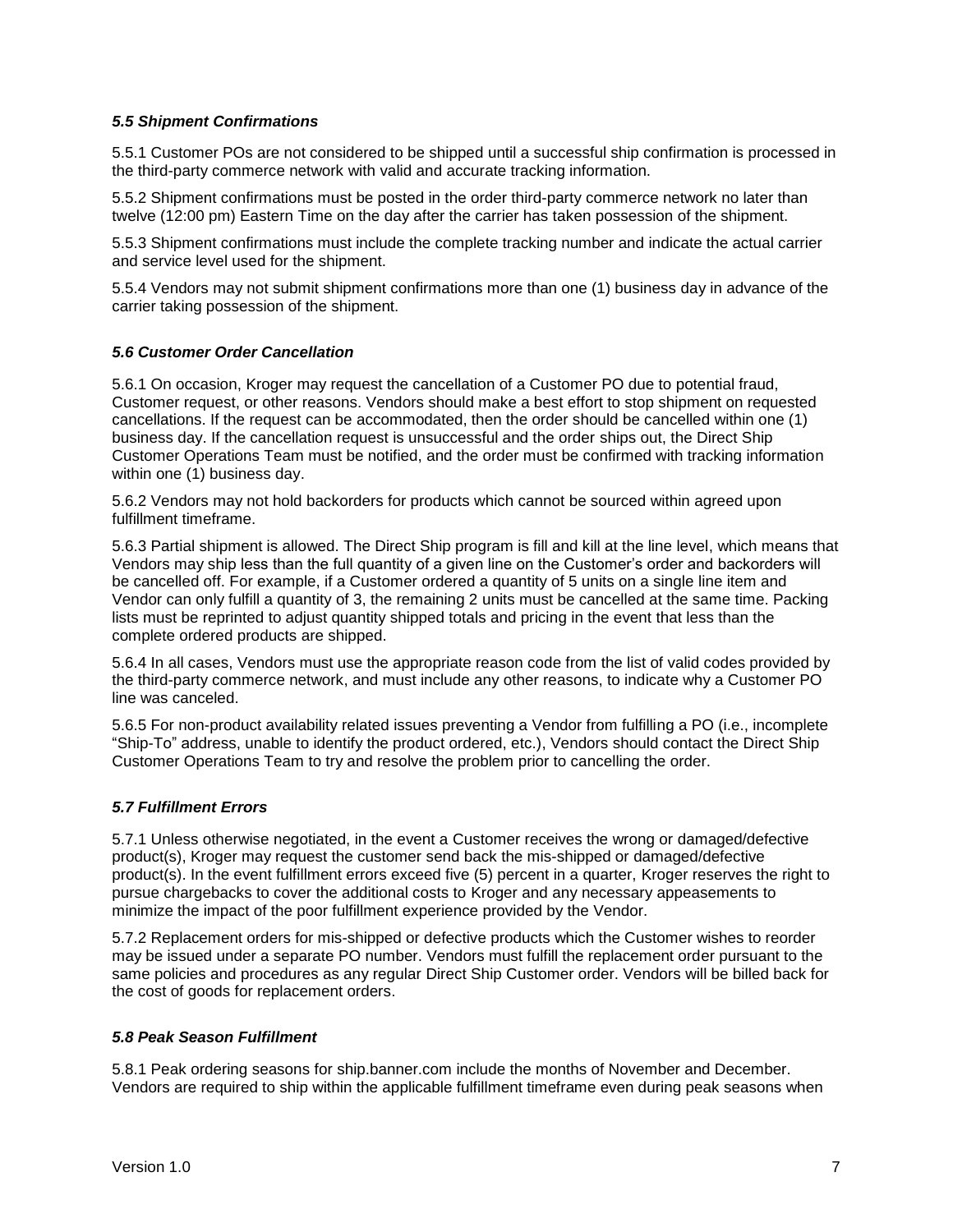orders may dramatically increase. It is the Vendor's responsibility to ensure adequate staffing to support peak order demand without a decrease in fulfillment service.

5.8.2 Kroger may choose to publish on its websites "order by" dates for products offered with expedited or standard fulfillment. The Vendor will be responsible for ensuring that such Customer orders ship on-time to arrive for key holidays such as, but not limited to: Valentine's Day, Easter, Mother's Day, Father's Day, Halloween, Hanukkah, and Christmas. Failure to meet fulfillment expectations during these critical peak times may require the Vendor to upgrade shipping service levels on Customer POs to meet key delivery dates. If upgraded shipping is required due to Vendor delinquency, Kroger reserves the right to charge back the additional freight costs incurred for these delinquent orders plus administrative fees.

## <span id="page-8-0"></span>**6. Shipping**

The Vendor has the most control over ensuring the Customer's order arrives at the "Ship-To" address in "as ordered" (excellent and working) condition. It is in the best interest of both Kroger and the Vendor to adhere to these policies to minimize shipment damage and loss in transit.

## <span id="page-8-1"></span>*6.1 Freight Terms*

6.1.1 Direct Ship Customer PO shipment terms are FOB-Origin. This means the Vendor is responsible for appropriately packaging and labeling the shipment and delivering to the carrier dictated by Kroger. Kroger assumes title of the goods when it's designated carrier takes possession of the package. Once title has been transferred, Kroger will oversee the carrier's delivery of the shipment to the Customer.

6.1.2 The Vendor's ship-from warehouse must be located within the contiguous United States. Direct Ship purchase orders cannot be fulfilled from warehouses located in Alaska, Hawaii, or United States territories.

## <span id="page-8-2"></span>*6.2 Insurance*

6.2.1 Kroger will insure Customer shipments at their discretion. Vendors will not be liable for damage by the carrier, losses in transit, theft, or other potential exceptions unless the Vendor is found to have mislabeled the package or failed to meet packaging standards that would have protected the contents during shipping.

6.2.2 Kroger reserves the right to assess penalties for Vendors whose fulfillment errors (including poor packaging and/or mislabeling the shipment) are deemed to exceed five (5) percent of shipments quarterly.

6.2.3 Vendors may be asked to provide testimony or documentation for proof of shipment in the event of a freight or insurance claim and must be able to do so within 2 business days of receipt of request.

## <span id="page-8-3"></span>*6.3 Packaging Standards*

6.3.1 Customer PO shipments should be packaged suitably to prevent in-transit damage to the shipment contents. Packages must be sufficient to withstand the initial outbound trip.

Please use the following approved packaging materials for guidance:

**Boxes**: 32ect Single Wall & 48ect Double Wall; **Gel Packs**: No Sweat 16oz & 24oz; **Water Activated Tape:** 3" Grade 250; **Carton Erecting Tape:** 3" 2.5mil

6.3.2 The Vendor is responsible for all costs related to packaging, with the exception of any Kroger materials.

6.3.3 The Vendor is responsible for following industry best practices and adhering to any specific packaging guidelines that Kroger's carrier provides. It is the Vendor's responsibility to keep abreast of any such changes so that the incidence of in-transit shipment damage is minimized as much as possible.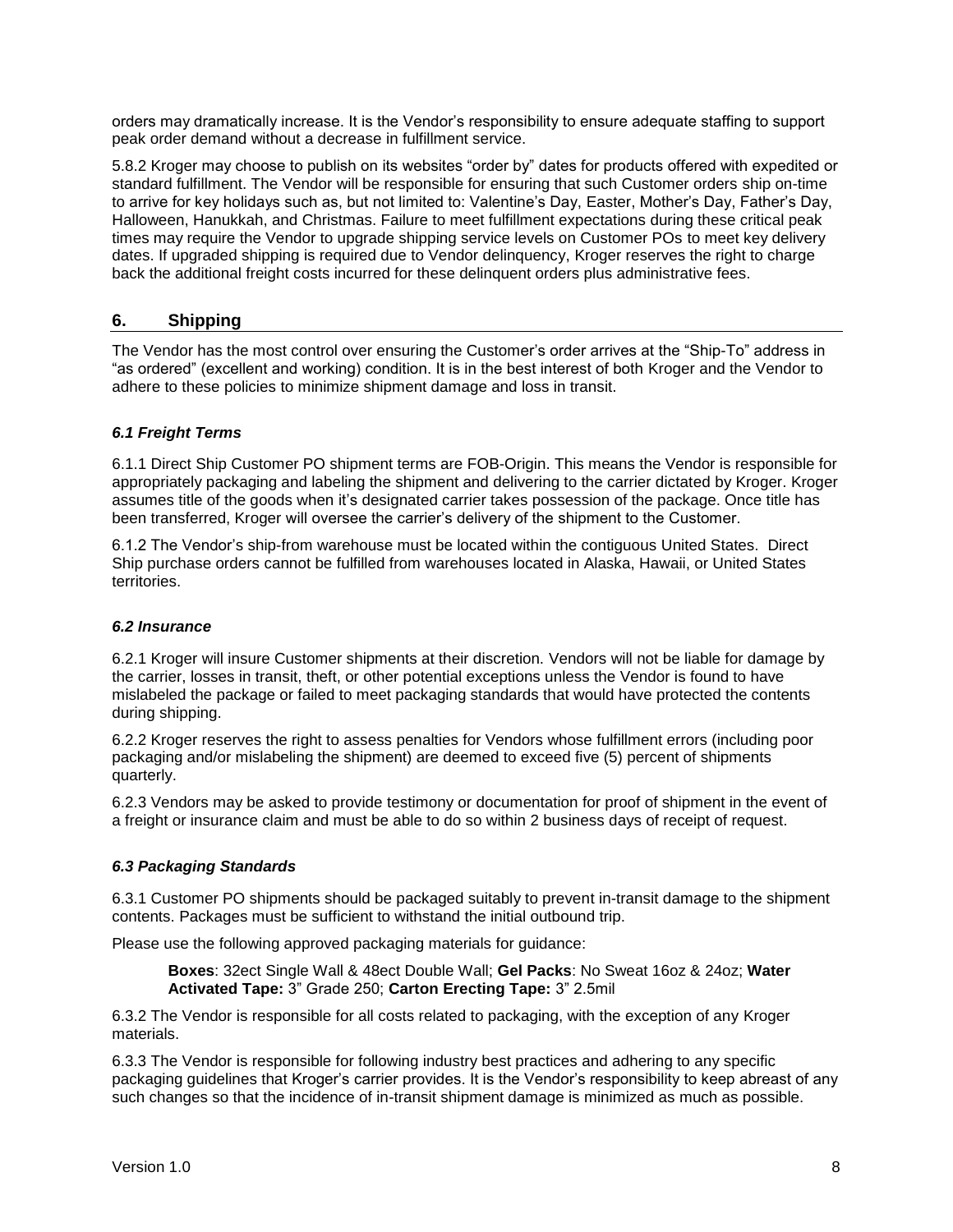6.3.4 Kroger reserves the right to require the Vendor to change outer box packaging or dunnage in the event the existing packaging is deemed insufficient. Kroger may, at its discretion, choose to remove the inadequately packaged products from sale on ship.banner.com websites while packaging is being reengineered.

## <span id="page-9-0"></span>*6.4 Freight Billing*

6.4.1 Kroger will solely determine the appropriate shipping surcharges to the Customer for delivery of the product. Ship is responsible for assessing and collecting these fees from the Customer. Kroger will set up the proper third-party shipment billing to ensure Customers are not required to pay additional shipping fees / COD expense to receive delivery of the product.

6.4.2 Unless otherwise stated, cost of freight for all Customer PO shipments will be billed directly to Kroger using the third-party billing account information provided.

6.4.3 Third-party billing account information provided to the Vendor by Kroger may only be used to ship the Customer POs ordered from the ship.banner.com website. Unauthorized use of the account provided may result in a full chargeback of the unauthorized charges as well as a \$100 fee. Vendors are responsible for protecting the account information to prevent misuse, and for ensuring that billing is appropriately setup within the Vendor's systems and processes.

6.4.4 There will be no reimbursement for failure to use Kroger's third-party billing account when shipping out a Customer order. It is the vendor's responsibility to ensure the correct billing account is being used for Kroger purchase orders at the time of shipping.

## <span id="page-9-1"></span>*6.5 Shipment Routing*

6.5.1 The Customer PO "Ship-To" address may be a residential home, business, or PO box within the United States, as well as APO/FPO. Shipping is not currently offered to U.S. protectorates or territories, and international addresses.

6.5.2 The Customer PO will contain routing information for what carrier and service option the PO must be shipped with. It is the Vendor's responsibility to ensure that the proper carrier and service level is selected to comply with the Customer PO routing.

6.5.3 Vendors will be responsible for ensuring indirect signature service is requested for any shipments which contain contents that have a sale price of \$300 or more. Failure to execute indirect signature service may result in the Vendor being liable for the actual cost of goods lost or stolen upon delivery. In the event the appropriate service level is not used, a non-compliance penalty may be issued.

6.5.4 Shipping options are subject to change, and Kroger will provide advanced notice should additional shipping options or carriers be added in the future.

## <span id="page-9-2"></span>*6.6 Freight Claims*

6.6.1 Kroger will be responsible for filing freight claims with the carrier in the event of damage or loss to a Customer PO shipment during transit. Vendors may need to provide backup documentation or testimony to support such claims, within two (2) business days of receipt of request.

6.6.2 In the event freight claims are denied by Kroger's carrier due to poor packaging or shipment mislabeling, Kroger may require the Vendor correct packaging issues. Freight claims lost due to Vendor mishandling of the shipment will count against the 5% fulfillment error allowance.

## <span id="page-9-3"></span>**7. Packaging & Branding**

This section describes key policies for maintaining Kroger packaging standards.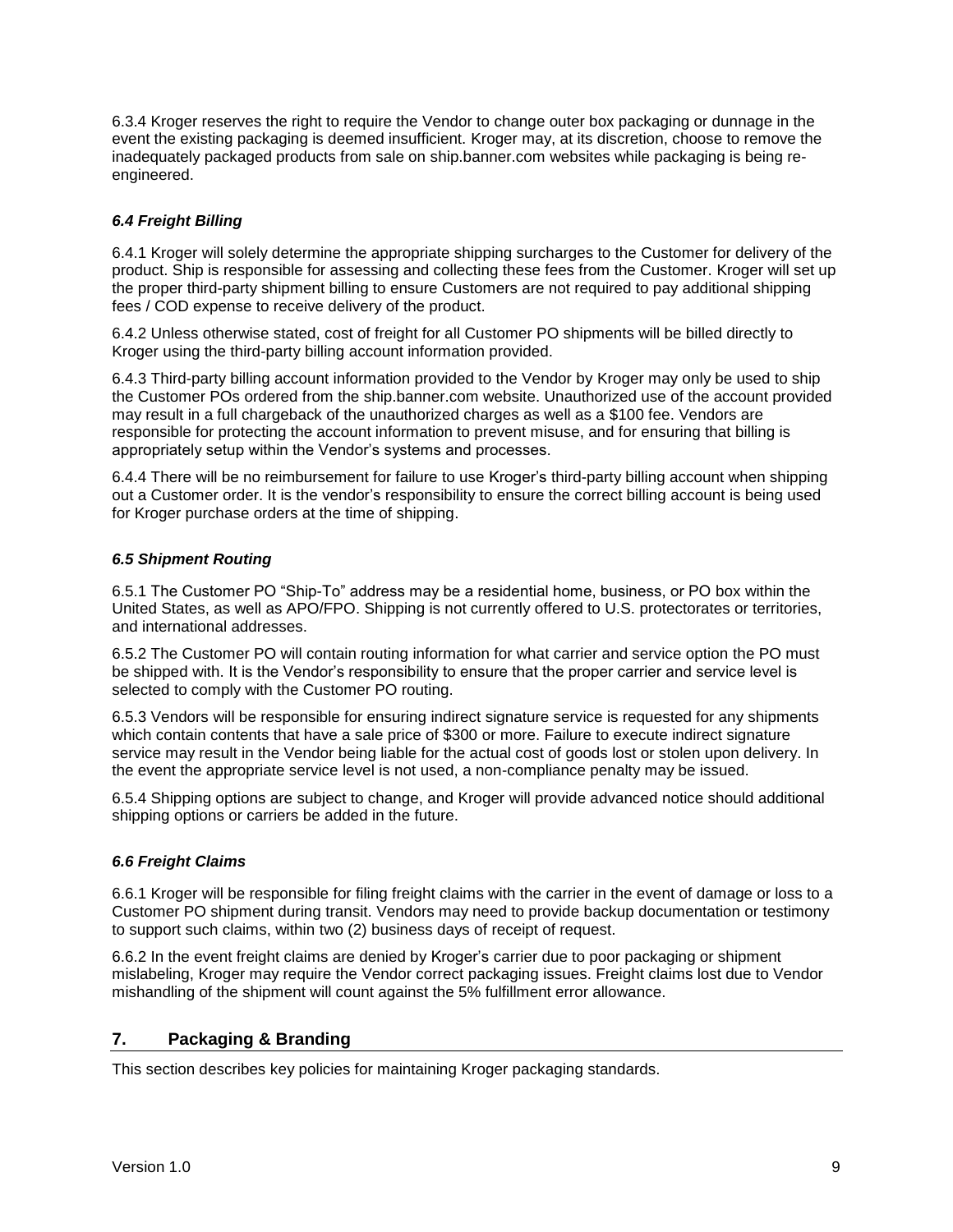#### <span id="page-10-0"></span>*7.1 Outer-Box / Shipping Cartons*

7.1.1 The outer-box or shipping carton may be either an appropriately sized carton provided by the carrier (UPS boxes are **not** permitted), or the Vendor may use their own packaging so long as it is sturdy enough to meet carrier requirements. Vendors choosing to leverage their own packaging are responsible for all packaging costs. These additional costs should not be passed on to Kroger.

## <span id="page-10-1"></span>*7.2 Packing List*

7.2.1 It is recommended that a Kroger branded packing list that complies with Kroger branding guidelines be included with every Customer PO shipment container. This packing list may function as a receipt, and may contain pricing, tax and payment information. The Kroger logo must always appear on the packing list. Standard text required on the packing list cannot be altered.

7.2.2 The packing list can be downloaded from Logicbroker or the vendor may host the generation of an approved packing list. If the vendor generates the packing list, the vendor must receive approval from Logicbroker and/or Kroger prior to going live.

7.2.3 The packing list must reflect total shipment contents. For orders that are only partially shipped (i.e. one or more line is canceled from the PO), the packing list must be reprinted after the unshipped lines have been canceled so that the pricing and tax amounts are accurate and reflect what the Customer will receive. For orders that result in multiple shipments, a copy of the packing list must be included in each carton.

7.2.4 Under no circumstances may Vendors hand write or mark on the Kroger packing list. This document may be used as a Customer receipt in our stores and should not be altered.

7.2.5 Vendors may not include product catalogs, references to direct sales websites or stores, or solicit sales in any way on the packaging or inside the box, unless specifically requested by Kroger.

## <span id="page-10-2"></span>*7.3 Shipment Labeling*

7.3.1 Vendors must not identify Vendor name in the ship-from address on the shipment label. All labels should list the ship-from address as the Kroger Return Center.

7.3.2. Customer Purchase Order (PO) Number must be entered in the Carrier first reference field at the time of shipping the order in order for Kroger to reconcile freight costs. The Kroger Vendor Pay-To Number must be listed in the second reference field. The Kroger Vendor Pay-To Number is the same as the Kroger Ship billing Vendor number.

7.3.3 Customer POs which result in multiple shipments should contain an indicator on the shipment label or carton that the package is one of multiple shipments (e.g., "1 of 2 shipments" for a PO split into two cartons).

#### <span id="page-10-3"></span>*7.4 Retail Product Tags / Labeling*

7.4.1 Products should NOT have a retail price tag on the product or packaging.

7.4.2 All products that are required by law to be marked with their Country of Origin or shipped with a Country of Origin tag attached to the product, must abide by this regulation.

## <span id="page-10-4"></span>**8. Invoicing**

Vendors participating in Direct Ship must electronically provide shipment invoices leveraging Kroger's designated third-party commerce network.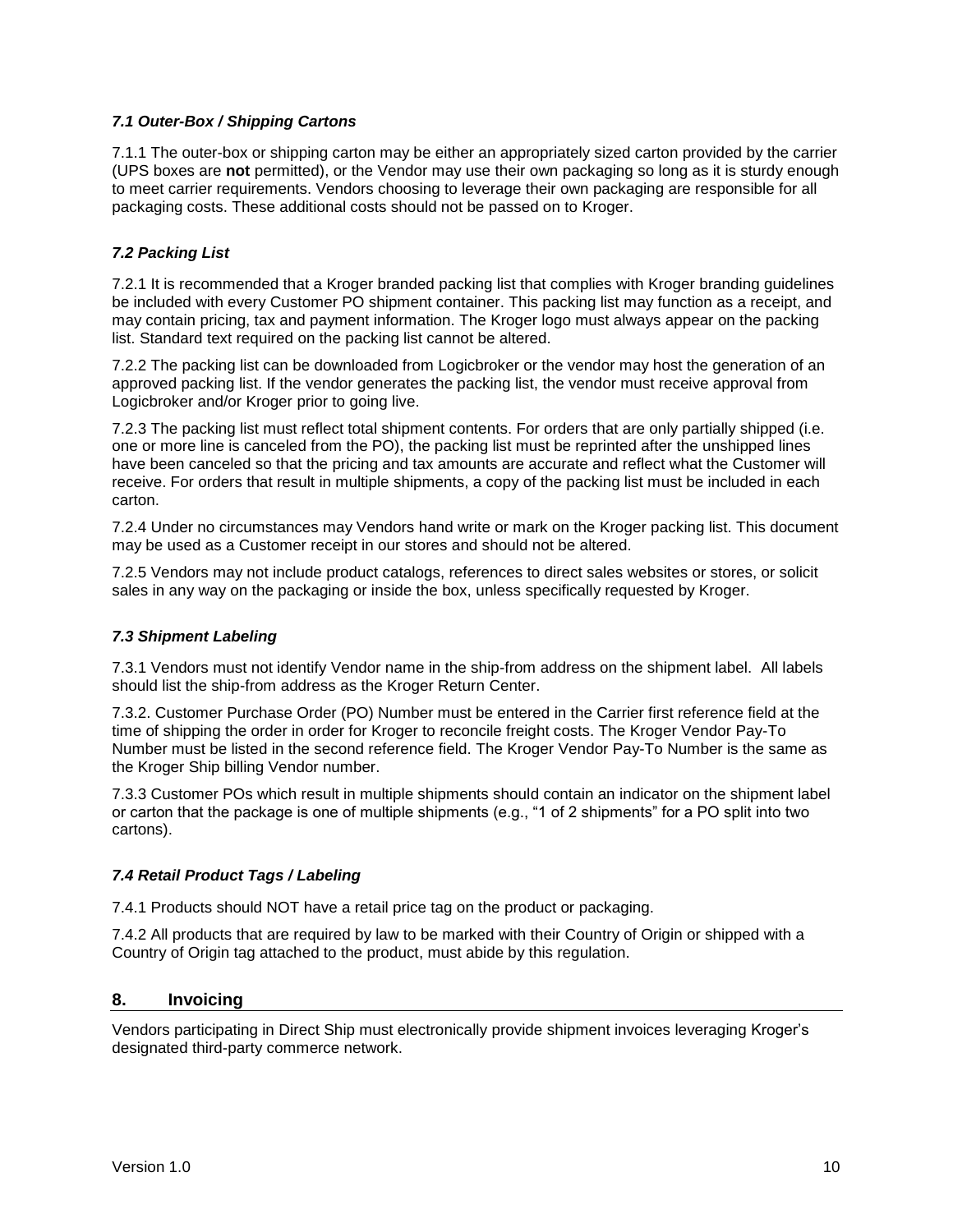#### <span id="page-11-0"></span>*8.1 Electronic Invoicing & Reconciliation*

8.1.1 Kroger will only reconcile financials per the electronic invoice transaction (EDI 810 or equivalent). NO paper invoices are accepted for Customer POs. In the event of notification of a rejected invoice due to non-conformance to the accounting policies, a corrected invoice may be submitted on paper if approved (this will delay payment). Rejected invoices shall be resolved within 1 business day of transmission of a failure message.

8.1.2 Invoice transactions for Kroger must be processed through Kroger's designated third-party commerce network no later than two (2) business days after the order has been marked as shipped in the third-party commerce network to ensure on-time payment.

#### <span id="page-11-1"></span>*8.2 Cost of Goods Sold*

8.2.1 Kroger will pay the Vendor the lesser of A) the Cost of Goods Sold (COGS) listed on the 810 invoice transaction, or B) the COGS listed on the inbound Customer PO (EDI 850 or equivalent).

8.2.2 Cost increases communicated on the Invoice will not be accepted unless they were approved in writing by the Digital Assortment Team. Customer POs will continue to be paid at the original cost until the cost change effective date is reached.

8.2.3 The cost of goods includes all federal, state and local taxes, tariffs, import duties, commissions and other charges, except taxes Vendor is required by law to collect from Kroger. Such taxes, if any, will be separately stated in Vendor's invoice and will be paid by Kroger unless an exemption is available.

## <span id="page-11-2"></span>*8.3 Add-Ons*

8.3.1 Kroger will not accept add-ons to the invoice. Invoices should reflect only the total COGS for the Customer PO.

#### <span id="page-11-3"></span>*8.4 Deductions & Hold Backs*

8.4.1 As appropriate, Kroger may take deductions from the Vendor's payment for negotiated off-invoice allowances, early payment discounts, returns on mis-shipped or defective items, as well as chargebacks for non-compliance penalties.

8.4.2 At the termination or suspension of the business relationship between Kroger and the Vendor, it may become necessary for Kroger to temporarily hold back a portion of the payment to cover potential Customer returns. Kroger reserves the right to hold a commercially reasonable portion of the Vendor's final check for up to one hundred (100) days beyond the due date to cover the potential returns period for Customer returns. Such holdbacks may not be necessary if the Vendor continues other business with Kroger payment for which potential future Customer returns can be deducted.

#### <span id="page-11-4"></span>*8.5 Payment & Remittance*

8.5.1 Vendor may choose to establish electronic funds transfer (EFT). Participation in the EFT payment process is at the discretion of the Vendor and may require additional paperwork to be filled out and submitted to the Ship Accounts Payable (AP) team. Existing Vendors will receive payment as they are paid today. Vendors who do not establish EFT will receive paper checks.

8.5.2 Detail remittance data which provides the Vendor with the PO information and detailed deduction breakdowns for payments received can be electronic or paper-based. The Vendor may elect either option, but EFT Vendors will automatically receive an e-mail of the payment details, and paper-check Vendors will receive payment details directly on the check stub.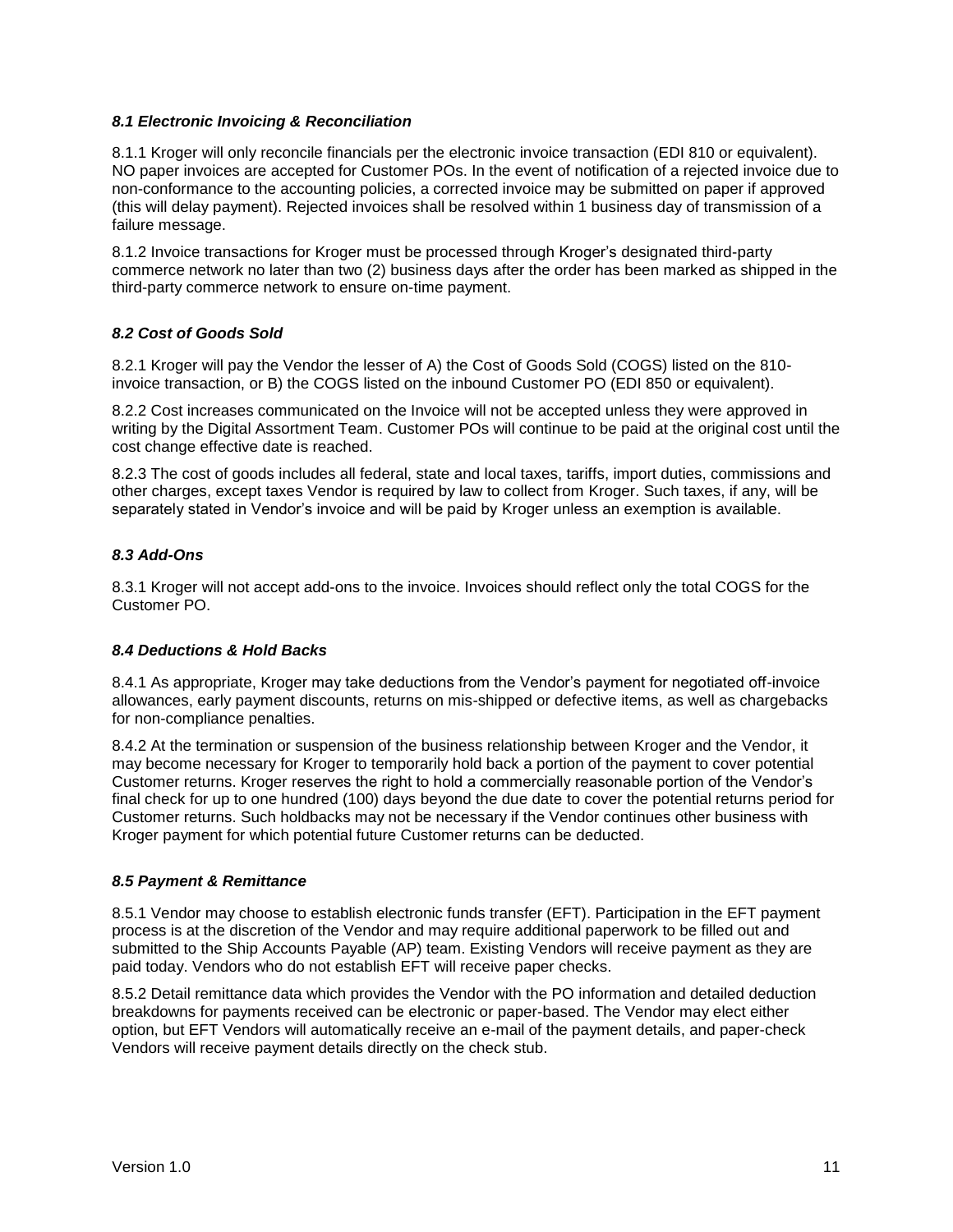#### <span id="page-12-0"></span>**9. Returns**

The Customer return policies published online apply to all purchases fulfilled through Direct Ship. The following guidelines determine how a Vendor is expected to handle merchandise returns for Kroger Direct Ship product.

#### <span id="page-12-1"></span>*9.1 Customer Return Policy*

9.1.1 Kroger will not return any customer orders to Direct Ship Vendors, unless otherwise agreed upon. The Digital Assortment Team and Vendor will align on a Return Allowance during onboarding.

#### <span id="page-12-2"></span>*9.2 Damaged, Defective or Fulfillment Error Returns*

9.2.1 Returns that are the result of the Vendor's error may not exceed five (5) percent per quarter. In the event a Vendor's return rate for Vendor fault reasons rises above 5%, Kroger reserves the right to assess non-compliance penalties. Vendor fault reasons include without limitation the following: insufficient packaging, Kroger shipping label error resulting in loss or theft, incomplete shipment, mis-shipment, shipment of used, defective or poor-quality merchandise, or late shipment.

9.2.2 Kroger will deduct from invoice for product that is defective or damaged. Kroger will also deduct for product that does not deliver to the customer due to fault of the vendor, such as instances of not meeting the required on-time shipment timeframe or shipment of the incorrect item.

#### <span id="page-12-3"></span>*9.3 Return Authorizations*

9.3.1 Kroger authorizes Customer-initiated returns through our Customer Service team.

## <span id="page-12-4"></span>**10. Customer Service Commitment**

Vendors participating in Direct Ship act as an extension of Kroger, with a direct touch point to the Customer and must be committed to the highest level of Customer service.

#### <span id="page-12-5"></span>*10.1 Customer Order Inquiries*

10.1.1 Vendors are not authorized to engage the ship.banner.com Customer directly. In the event a Vendor receives a call or email or other communication directly from a Customer, that Customer should be referred to the Kroger Customer Service Team (1-800-576-4377). Vendors should ensure that their call centers have contact information available to be able to quickly provide such referrals. It is Kroger's preference that wherever possible a "warm-transfer" is provided for the ship.banner.com Customer.

10.1.2 Vendors must provide a Customer Service contact which can be reached during business hours. Contacts should be provided on the Logicbroker® onboarding survey and include an e-mail and phone number. Vendors should staff appropriately to ensure that there is coverage during business hours.

10.1.3 Inquiries on Customer Orders communicated from Kroger's Customer Service Team regarding status or questions about Direct Ship orders must be resolved as quickly as possible. Vendors must be able to respond to Kroger Customer Service inquiries no later than one (1) business day after the inquiry is sent. Failure to respond within one (1) business day may result in the cancellation of the Customer order, or the assessment of a non-compliance penalty.

## <span id="page-12-6"></span>*10.2 Mystery Shopper Program*

10.2.1 Kroger may periodically audit the Vendor's fulfillment and branding performance by issuing a mystery shopper order. Vendors will not receive warning of such orders. Results will be documented and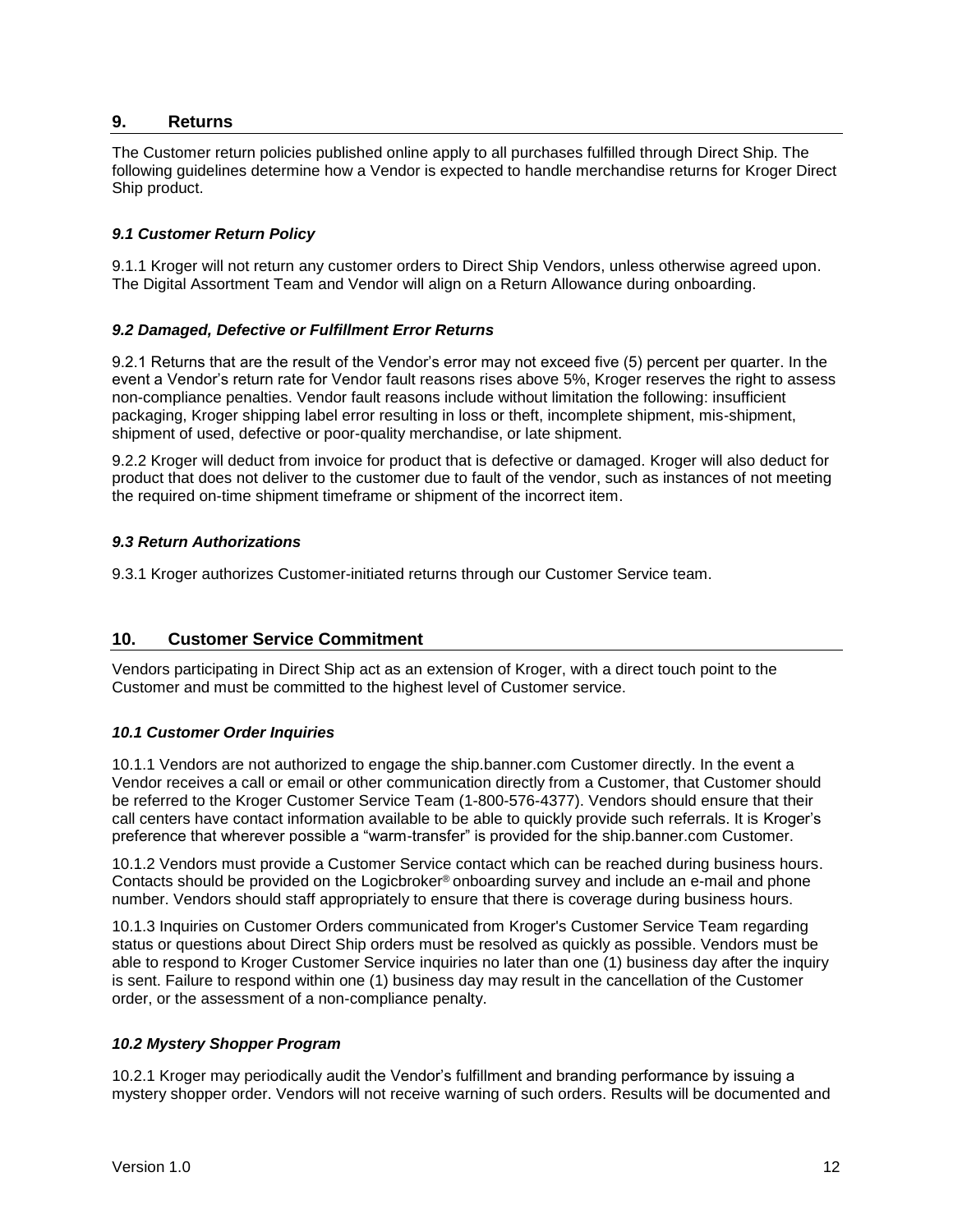will contribute to the Vendor's performance review. If branding or fulfillment is found to be non-compliant with Kroger's policies, the Vendor will be notified and Kroger may at its discretion stop orders until compliance can be achieved.

## <span id="page-13-0"></span>*10.3 Vendor Profile Updates*

10.3.1 It is the Vendor's responsibility to keep Kroger's Digital Assortment Team informed of any changes to their Direct Ship contacts. Vendors should submit contact changes in writing, sending an updated Contacts and Payment sheet from the Vendor RFI to MerchandisingShiptoHome@Kroger.com.

# <span id="page-13-1"></span>*10.4 Warehouse Closures*

10.4.1 Vendors are required to notify Kroger's Digital Assortment Team of any warehouse closures which may inhibit the Vendor from meeting the product fulfillment timeframe a minimum of thirty (30) days prior to the closure date.

10.4.2 In the event of an emergency (unexpected) closure, Kroger's Digital Assortment Team must be notified immediately.

# <span id="page-13-2"></span>**11. Service Level Management & Compliance**

Vendor service level performance and adherence to Kroger's Direct Ship policies will be monitored on an ongoing basis. Vendors have access to self-monitoring tools within Logicbroker®'s network user interface, and Direct Ship performance evaluations will be conducted periodically.

## <span id="page-13-3"></span>*11.1 Vendor Performance Evaluations*

11.1.1 Kroger will assess Vendor performance on the Direct Ship program to ensure that the Vendor is meeting overall performance expectations. Outside of periodic performance evaluations performed by Kroger, Vendors are encouraged to self-monitor their performance by leveraging the tools in the thirdparty commerce network solution.

## <span id="page-13-4"></span>*11.2 Vendor Classifications*

11.2.1 To help categorize the Vendor base, Vendors may be assigned a Classification based on performance across key performance indicators (KPIs). Changes in a Vendor Classification will be based on service level performance and communicated to Vendors prior to the change.

11.2.2 KPI metric categories include, but are not limited to, financial impact, operational performance (e.g., fill rates, fulfillment lead-time), policy compliance and relationship commitment.

11.2.3 Vendors new to Direct Ship will be automatically put into a "Probation" Classification. Vendors will stay in this category for up to 30 days, or until 1,000 orders are processed, whichever comes first. In the initial Probation period, Vendors will not be assessed non-compliance penalties.

## <span id="page-13-5"></span>*11.3 Vendor Compliance Guidelines*

11.3.1 Performance Expectations: Direct Ship vendors are expected and required to provide the same quality of experience that would be provided if the order were shipped by Kroger. Direct Ship chargebacks will be incurred when a Vendor participating in Direct Ship fails to comply with the following Compliance Guidelines:

| <b>METRIC</b>           | <b>COMPLIANCE</b><br><b>REQUIREMENT</b> | <b>CALCULATION</b>                              | <b>TIME FRAME</b>     |
|-------------------------|-----------------------------------------|-------------------------------------------------|-----------------------|
| <b>Fulfillment Rate</b> | >95%                                    | Shipped orders divided by total orders received | Kroger Fiscal Quarter |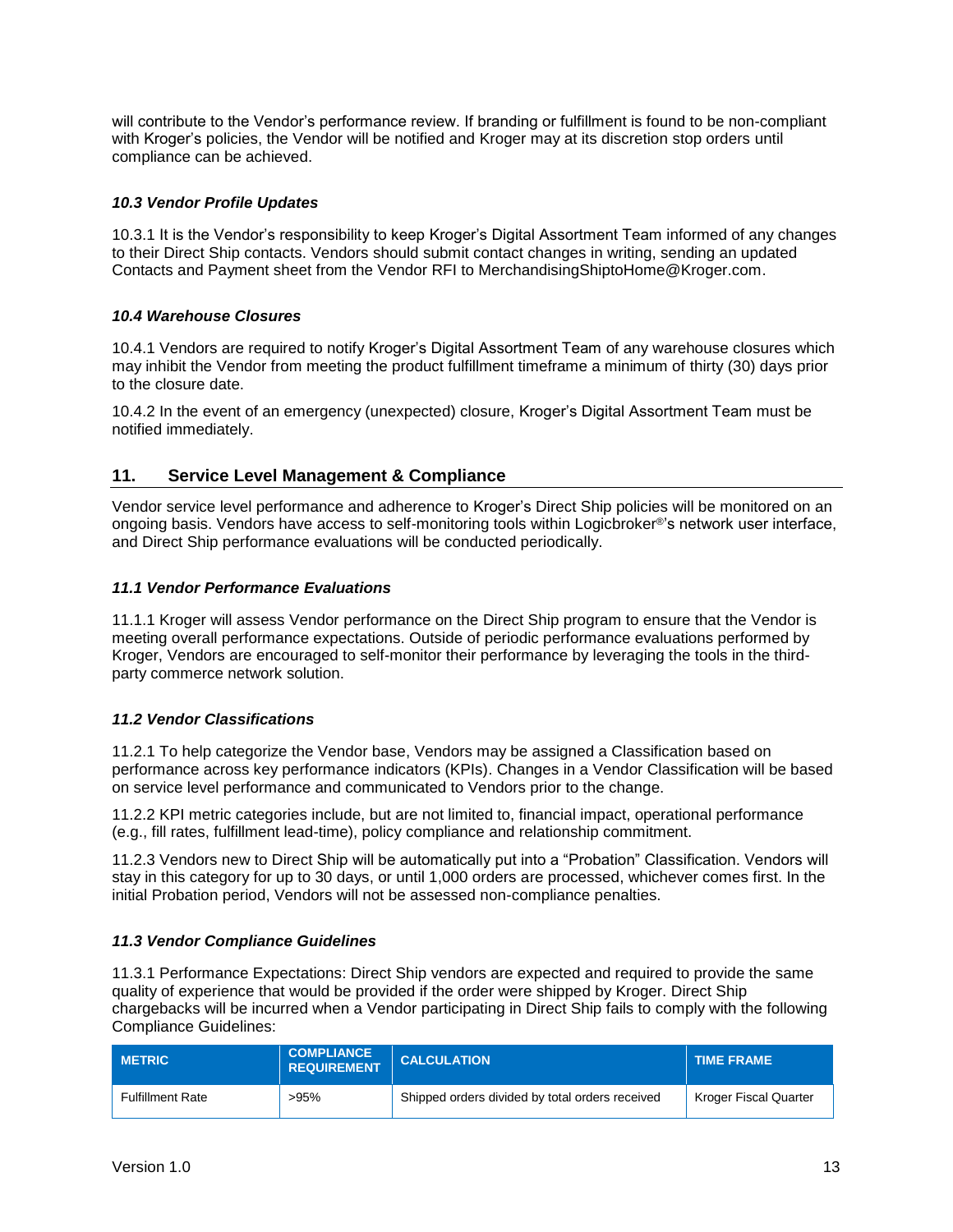| Cancel Rate                                           | $< 5\%$ | Cancelled orders divided by total orders received                 | <b>Kroger Fiscal Quarter</b> |
|-------------------------------------------------------|---------|-------------------------------------------------------------------|------------------------------|
| On-Time Shipment Rate                                 | >95%    | Orders shipped by Ship by Date divided by total<br>orders shipped | <b>Kroger Fiscal Quarter</b> |
| Return Rate (due to quality<br>or fulfillment errors) | < 5%    | Returned orders divided by total orders shipped                   | Kroger Fiscal Quarter        |

11.3.2 Fulfillment Rate Chargebacks: Ship reserves the right to charge 10% of the total order value of mis-shipped quantities if the vendor exceeds 5% of fulfillment errors per quarter due to Vendor error.

11.3.3 Return Rate Chargebacks: Ship reserves the right to charge 10% of the total order value for returns that are the result of the Vendor's error (quality issues or fulfillment errors). Returns may not exceed five (5) percent per quarter.

11.3.4 Advance Shipment Notification (ASN) Chargebacks: Ship reserves the right to charge 10% of total order value for orders shipped late. This includes failure to submit ASN in the required time frame from date/time order was placed.

11.3.5 Cancellation Rate Chargebacks: Ship reserves the right to charge 10% of the total canceled quantities if the vendor exceeds 5% cancellations due to lack of inventory within the fiscal quarter. This includes denying an order in totality that Kroger has transmitted, or orders that have been partially fulfilled but not completed.

11.3.6 Shipment Chargebacks: Ship reserves the right to charge the vendor for misuse of Kroger's thirdparty billing account for shipments. The charge is equal to the shipping cost plus a \$100 fee per occurrence. Ship reserves the right to charge the vendor for using a different ship method than what was instructed by Kroger (e.g. choosing FedEx Second Day Air when Standard Shipping was the method given). The charge is equal to the shipping cost plus a \$10 fee per occurrence. Ship reserves the right to charge the vendor for failure to execute signature service when necessary, resulting in lost or stolen goods. Vendor may be liable for the cost of goods lost or stolen.

11.3.7 Packaging Standards Chargebacks: Ship reserves the right to charge \$100 per non-compliant order if a Vendor is found to be not adhering to the packaging standards listed in the Direct Ship program policies.

11.3.8 Routing Guide Chargebacks: Ship reserves the right to charge \$100 for each occurrence of noncompliance with the Direct Ship Routing Guide.

## <span id="page-14-0"></span>*11.4 Non-Compliance Fee Schedule*

11.4.1 Errors may be charged back to the Vendor as the actual costs of any financial losses accrued by Kroger due to the Vendor error plus labor and a \$100 fee. Total fees will be determined as the issues are identified.

#### <span id="page-14-1"></span>*11.5 Direct Ship Program Participation Termination*

11.5.1 Kroger may remove Vendor's product from display on the website and stop the flow of orders if the Vendor fails to comply with the policies laid out in this document. It will be at Kroger's discretion to turn the sales pipeline back on once Kroger is satisfied that the Vendor can conform to the quality, branding, service and fulfillment expectations for Kroger partners.

11.5.2 Kroger reserves the right to terminate the Vendor's participation in Direct Ship at any time, for any reason throughout the relationship without penalty. Vendors who do not adhere to branding or quality standards that result in a poor Customer experience are not desirable partners and may not remain on the program if performance cannot be improved.